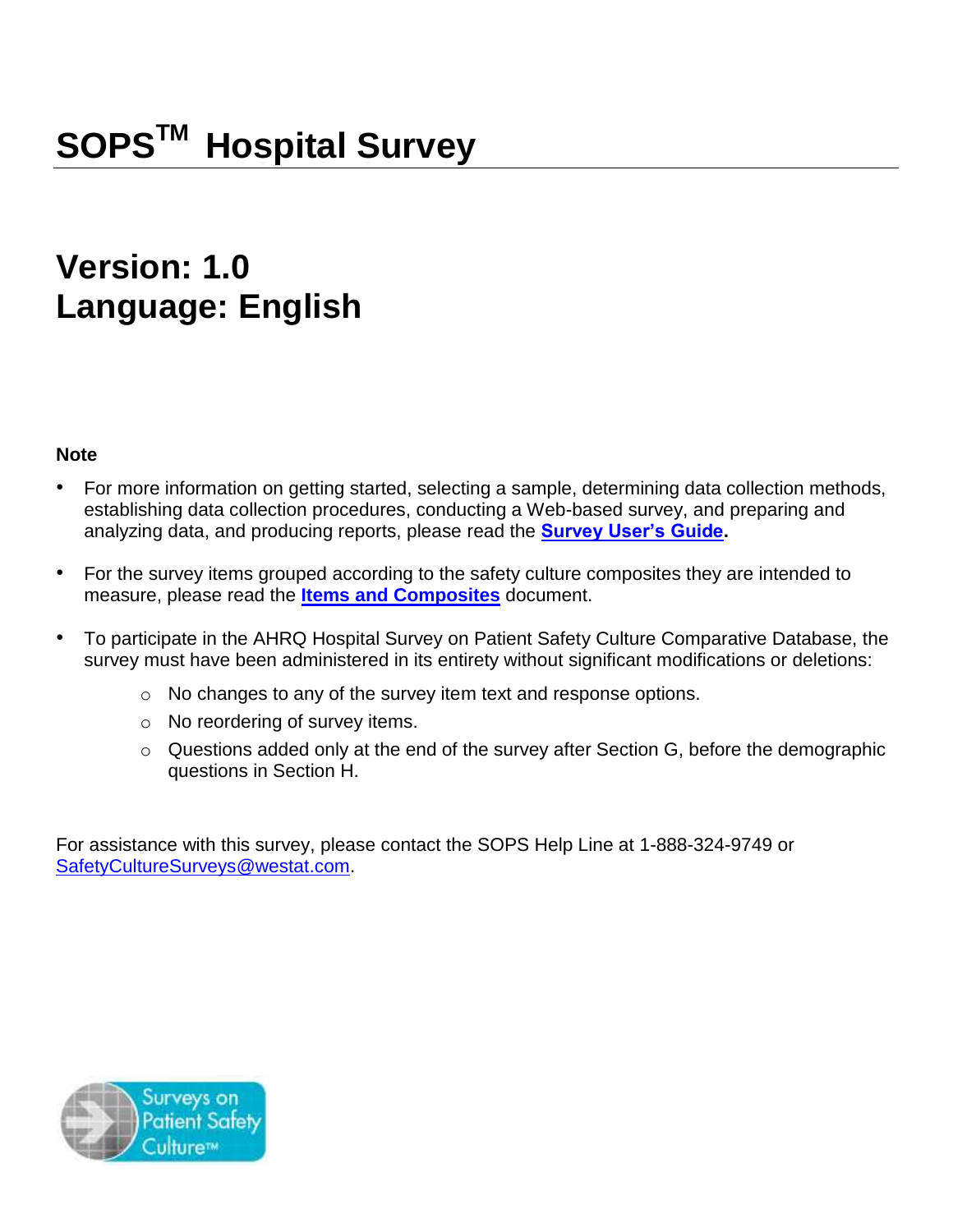# **Hospital Survey on Patient Safety**

# **Instructions**

**This survey asks for your opinions about patient safety issues, medical error, and event reporting in your hospital and will take about 10 to 15 minutes to complete.** 

**If you do not wish to answer a question, or if a question does not apply to you, you may leave your answer blank.**

- *An "event" is defined as any type of error, mistake, incident, accident, or deviation, regardless of whether or not it results in patient harm.*
- *"Patient safety" is defined as the avoidance and prevention of patient injuries or adverse events resulting from the processes of health care delivery.*

#### **SECTION A: Your Work Area/Unit**

**In this survey, think of your "unit" as the work area, department, or clinical area of the hospital where you spend**  *most* **of your work time or provide** *most* **of your clinical services.** 

**What is your primary work area or unit in this hospital? Select ONE answer.** 

| $\Box$ a. Many different hospital units/No specific unit                                                |                             |                                    |                           |                     |          |                          |  |
|---------------------------------------------------------------------------------------------------------|-----------------------------|------------------------------------|---------------------------|---------------------|----------|--------------------------|--|
| b. Medicine (non-surgical)                                                                              | h. Psychiatry/mental health |                                    | n. Other, please specify: |                     |          |                          |  |
| c. Surgery                                                                                              | $\Box$ i. Rehabilitation    |                                    |                           |                     |          |                          |  |
| d. Obstetrics                                                                                           | $\Box$ j. Pharmacy          |                                    |                           |                     |          |                          |  |
| e. Pediatrics                                                                                           | $\Box$ k. Laboratory        |                                    |                           |                     |          |                          |  |
| $\Box$ f. Emergency department                                                                          | $\Box$ I. Radiology         |                                    |                           |                     |          |                          |  |
| g. Intensive care unit (any type)                                                                       | m. Anesthesiology           |                                    |                           |                     |          |                          |  |
| Please indicate your agreement or disagreement with the following statements about your work area/unit. |                             |                                    |                           |                     |          |                          |  |
|                                                                                                         |                             |                                    |                           |                     |          |                          |  |
|                                                                                                         |                             | <b>Strongly</b><br><b>Disagree</b> | <b>Disagree Neither</b>   |                     | Agree    | <b>Strongly</b><br>Agree |  |
| Think about your hospital work area/unit                                                                |                             |                                    |                           |                     |          |                          |  |
|                                                                                                         |                             | $\Box$ 1                           | $\Box$ 2                  | $\Box$ 3            | $\Box$   | $\Box_5$                 |  |
|                                                                                                         |                             | $\Box$                             | $\Box$ 2                  | $\square_3$         | $\Box_4$ | $\square_5$              |  |
| 3. When a lot of work needs to be done quickly, we work together as a                                   |                             | $\Box_1$                           | $\Box$ <sub>2</sub>       | $\Box$ <sub>3</sub> | $\Box$   | $\square$                |  |
|                                                                                                         |                             | $\Box_1$                           | $\Box$ <sub>2</sub>       | $\Box_3$            | $\Box$ 4 | $\square_5$              |  |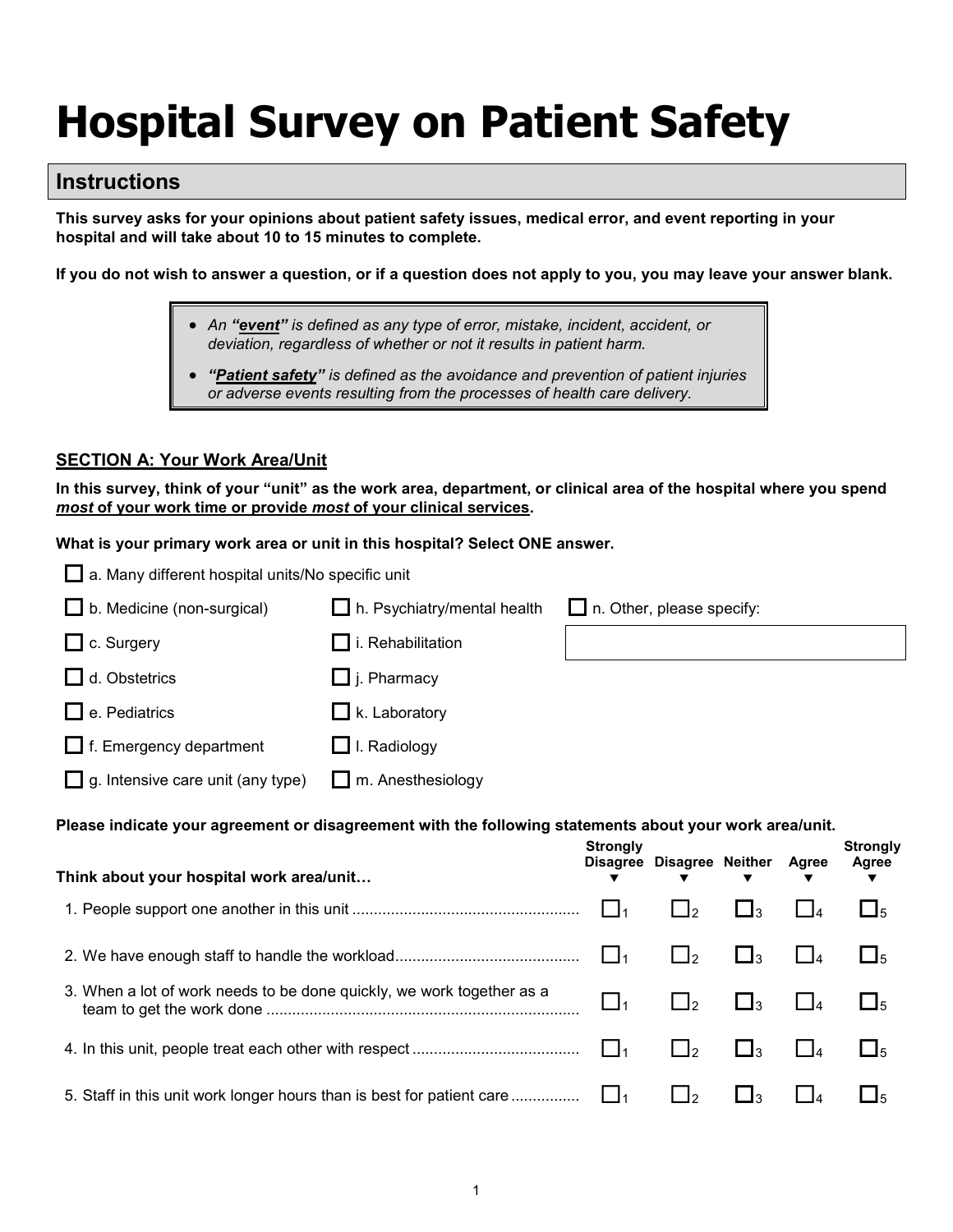# **SECTION A: Your Work Area/Unit (continued)**

| Think about your hospital work area/unit                                     | <b>Strongly</b> | Disagree Disagree Neither |                     | Agree    | <b>Strongly</b><br>Agree |
|------------------------------------------------------------------------------|-----------------|---------------------------|---------------------|----------|--------------------------|
|                                                                              | $\Box$ 1        | $\Box$ <sub>2</sub>       | $\Box_3$            | $\Box_4$ | $\Box_5$                 |
| 7. We use more agency/temporary staff than is best for patient care          | $\Box$ 1        | $\Box$ <sub>2</sub>       | $\Box$ <sub>3</sub> | $\Box_4$ | $\square$                |
|                                                                              | $\Box_1$        | $\Box$ <sub>2</sub>       | $\Box_3$            | $\Box_4$ | $\Box_5$                 |
|                                                                              | $\Box$ 1        | $\Box$ <sub>2</sub>       | $\Box$ <sub>3</sub> | $\Box_4$ | $\Box$ <sub>5</sub>      |
| 10. It is just by chance that more serious mistakes don't happen around      | $\Box_1$        | $\Box$ <sub>2</sub>       | $\Box_3$            | $\Box_4$ | $\square_5$              |
|                                                                              | $\Box_1$        | $\Box$ <sub>2</sub>       | $\Box_3$            | $\Box_4$ | $\square$ <sub>5</sub>   |
| 12. When an event is reported, it feels like the person is being written up, | $\Box_1$        | $\Box$ <sub>2</sub>       | $\Box_3$            | $\Box$ 4 | $\square_5$              |
| 13. After we make changes to improve patient safety, we evaluate their       | $\Box_1$        | $\Box$ <sub>2</sub>       | $\Box_3$            | $\Box_4$ | $\square_5$              |
|                                                                              | $\Box_1$        | $\Box$ <sub>2</sub>       | $\Box$ <sub>3</sub> | $\Box_4$ | $\square$                |
|                                                                              | $\Box_1$        | $\Box$ <sub>2</sub>       | $\square_3$         | $\Box_4$ | $\square_5$              |
| 16. Staff worry that mistakes they make are kept in their personnel file     | $\Box$ 1        | $\Box$ <sub>2</sub>       | $\Box_3$            | $\Box$ 4 | $\square_5$              |
|                                                                              | $\Box_1$        | $\Box$ <sub>2</sub>       | $\Box_3$            | $\Box_4$ | $\square_5$              |
| 18. Our procedures and systems are good at preventing errors from            | $\Box_1$        | $\Box_2$                  | $\square_3$         | $\Box_4$ | $\square_5$              |

#### **SECTION B: Your Supervisor/Manager**

**Please indicate your agreement or disagreement with the following statements about your immediate supervisor/manager or person to whom you directly report.** 

|                                                                                                                             | <b>Strongly</b><br><b>Disagree</b> | <b>Disagree Neither</b>  | Agree | <b>Strongly</b><br>Agree |
|-----------------------------------------------------------------------------------------------------------------------------|------------------------------------|--------------------------|-------|--------------------------|
| 1. My supervisor/manager says a good word when he/she sees a job<br>done according to established patient safety procedures |                                    | ിറ                       |       |                          |
| 2. My supervisor/manager seriously considers staff suggestions for                                                          |                                    | $\overline{\phantom{a}}$ |       |                          |
| 3. Whenever pressure builds up, my supervisor/manager wants us to                                                           |                                    |                          |       |                          |
| 4. My supervisor/manager overlooks patient safety problems that happen                                                      |                                    |                          |       |                          |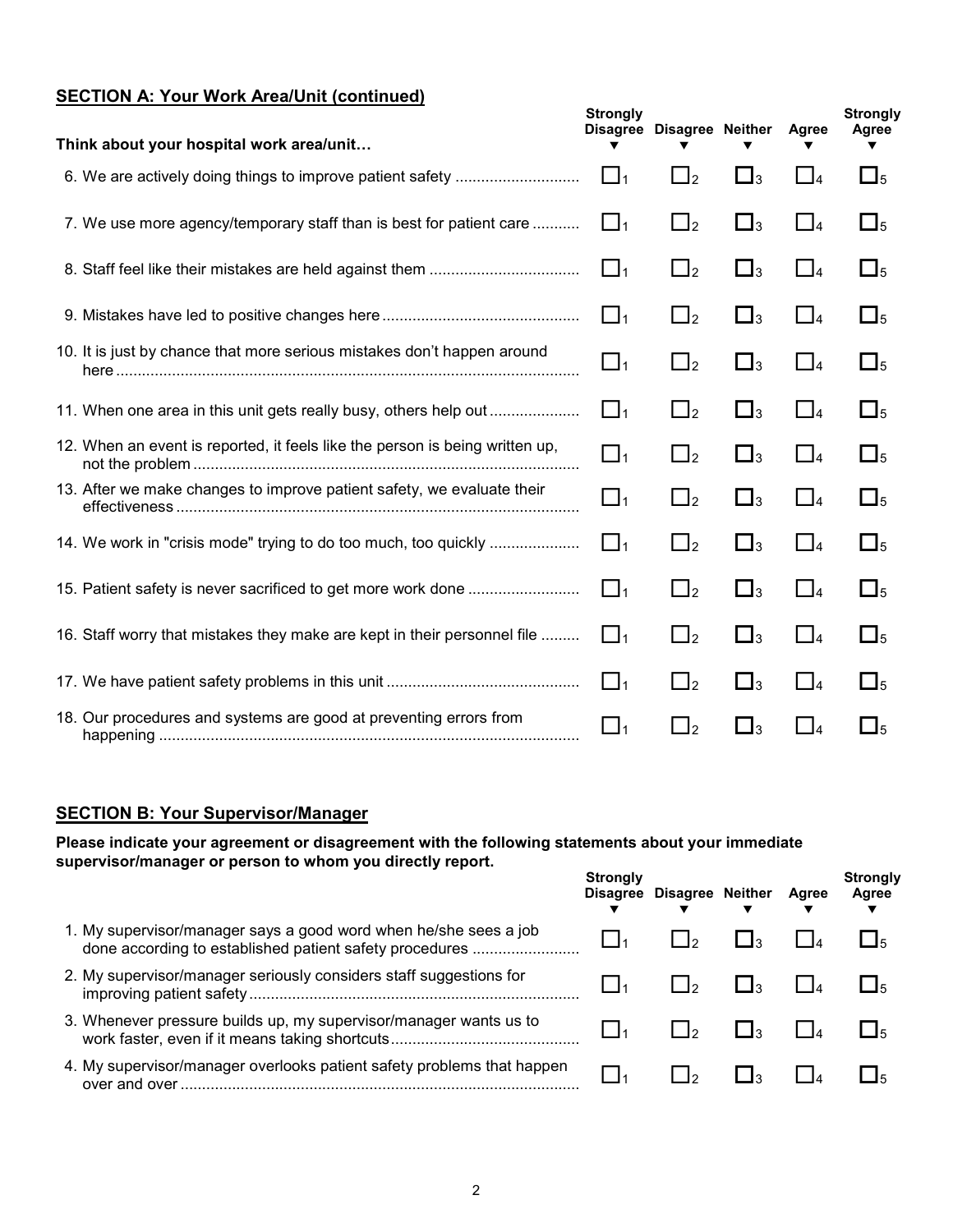#### **SECTION C: Communications**

#### **How often do the following things happen in your work area/unit?**

| Think about your hospital work area/unit                                   | Never     | Rarely         | Some-                     | Most of<br>times the time Always |  |
|----------------------------------------------------------------------------|-----------|----------------|---------------------------|----------------------------------|--|
| 1. We are given feedback about changes put into place based on event       | $\Box_1$  |                |                           |                                  |  |
| 2. Staff will freely speak up if they see something that may negatively    | $\vert$ 1 |                | $\mathbf{L}$ $\mathbf{I}$ |                                  |  |
|                                                                            | l 11      | $\overline{1}$ | $\mathbf{1}$ $\mathbf{1}$ |                                  |  |
| 4. Staff feel free to question the decisions or actions of those with more | 1         | $1 \mid 2$     | $\mathbf{1}_3$            |                                  |  |
| 5. In this unit, we discuss ways to prevent errors from happening again    |           | $\frac{1}{2}$  | $\Box$ 3                  |                                  |  |
| 6. Staff are afraid to ask questions when something does not seem right    |           |                |                           |                                  |  |

#### **SECTION D: Frequency of Events Reported**

#### **In your hospital work area/unit, when the following mistakes happen,** *how often are they reported?*

|                                                                          | <b>Never</b> | Rarely       | Some-<br>$\overline{\mathbf{v}}$ | Most of<br>times the time Always |  |
|--------------------------------------------------------------------------|--------------|--------------|----------------------------------|----------------------------------|--|
| 1. When a mistake is made, but is caught and corrected before affecting  | I La         | $\mathsf{L}$ | $\mathbf{I}$                     | $\mathbf{L}$                     |  |
| 2. When a mistake is made, but has no potential to harm the patient, how |              | $\mathsf{L}$ | $\mathsf{L}$                     | $\mathbf{L}$                     |  |
| 3. When a mistake is made that could harm the patient, but does not,     |              |              | $\mathbf{1}$ $\mathbf{1}$        |                                  |  |

#### **SECTION E: Patient Safety Grade**

#### **Please give your work area/unit in this hospital an overall grade on patient safety.**

| Excellent | Very Good | Acceptable | Poor | Failing |
|-----------|-----------|------------|------|---------|

#### **SECTION F: Your Hospital**

**Please indicate your agreement or disagreement with the following statements about your hospital.** 

| Think about your hospital                                               | <b>Strongly</b> | Disagree Disagree Neither Agree | ▼                   | <b>Strongly</b><br>Agree |
|-------------------------------------------------------------------------|-----------------|---------------------------------|---------------------|--------------------------|
| 1. Hospital management provides a work climate that promotes patient    |                 |                                 | $\Box$ 3            |                          |
|                                                                         |                 | $\mathsf{L}$                    | $\mathsf{I}$        |                          |
| 3. Things "fall between the cracks" when transferring patients from one |                 | $\mathsf{L}$                    | $\Box$ <sub>3</sub> |                          |
| 4. There is good cooperation among hospital units that need to work     |                 | صا⊺                             | $\mathsf{I}_3$      |                          |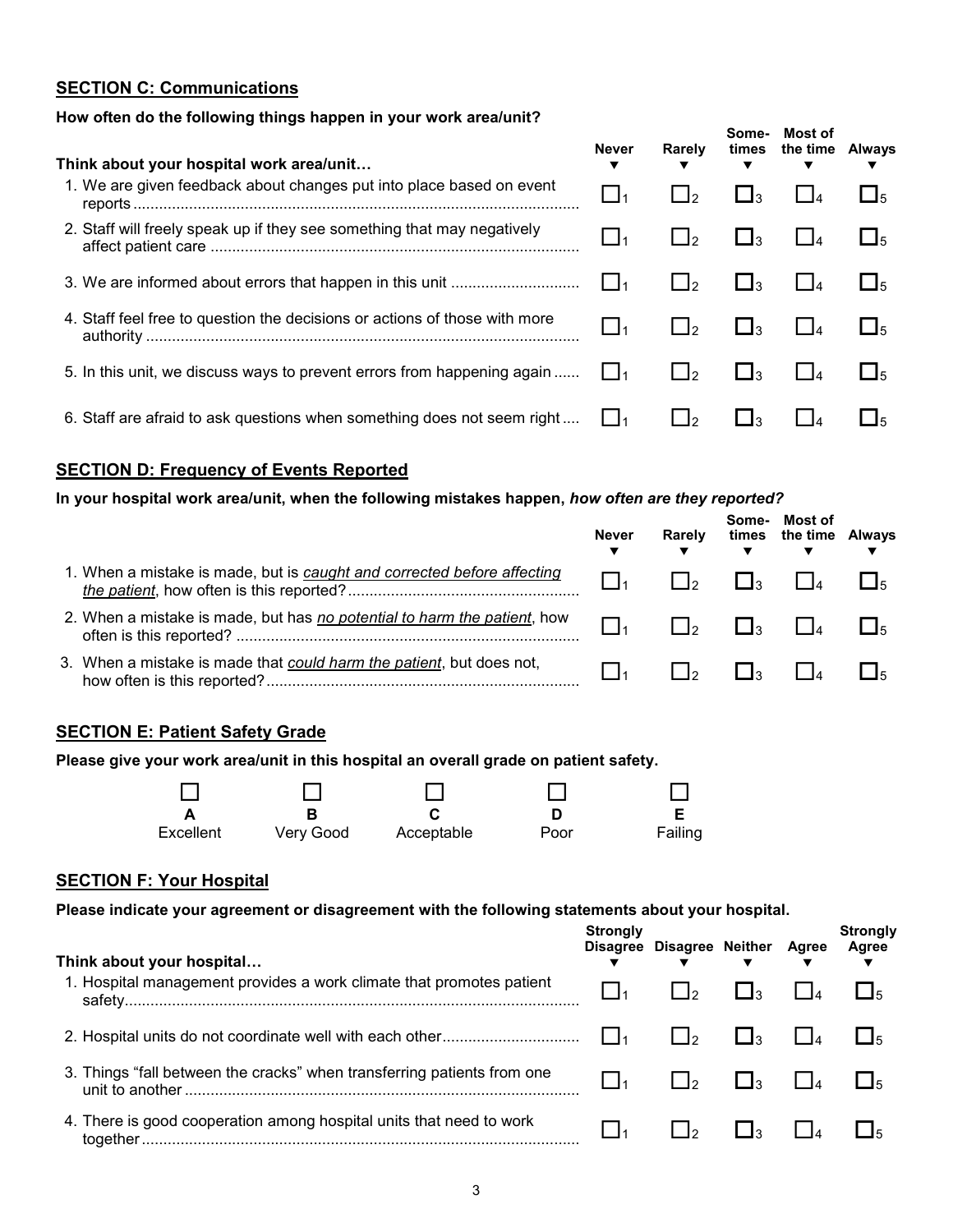#### **SECTION F: Your Hospital (continued)**

| Think about your hospital                                                   | <b>Strongly</b><br><b>Disagree</b> | Disagree Neither          |                     | Agree    | <b>Strongly</b><br>Agree |
|-----------------------------------------------------------------------------|------------------------------------|---------------------------|---------------------|----------|--------------------------|
| 5. Important patient care information is often lost during shift changes    |                                    | $\Box$ 2                  | $\Box$ 3            |          | $\Box$ <sub>5</sub>      |
| 6. It is often unpleasant to work with staff from other hospital units      | l 11                               | $\Box$ 2                  | $\Box$ 3            |          | $L_{5}$                  |
| 7. Problems often occur in the exchange of information across hospital      | $\Box$ 1                           | □2                        | $\Box$ 3            |          | $\Box$ <sub>5</sub>      |
| 8. The actions of hospital management show that patient safety is a top     | $\_1$                              | ∐∍                        | $\Box$ <sub>3</sub> |          | $\Box$ <sub>5</sub>      |
| 9. Hospital management seems interested in patient safety only after an     | $\frac{1}{2}$                      | $\mathbf{1}$ $\mathbf{1}$ | $\Box$ 3            |          | $\mathsf{L}$             |
| 10. Hospital units work well together to provide the best care for patients | $\Box_1$                           | $\sqcup_2$                | $\Box$ <sub>3</sub> | $\Box$ 4 | $\Box$ <sub>5</sub>      |
| 11. Shift changes are problematic for patients in this hospital             | l l1                               | $\mathbf{1}$ $\mathbf{1}$ | ∟ا                  |          | $\Box$ 5                 |
|                                                                             |                                    |                           |                     |          |                          |

#### **SECTION G: Number of Events Reported**

#### **In the past 12 months, how many event reports have you filled out and submitted?**

| $\Box$ d. 6 to 10 event reports    |
|------------------------------------|
| $\Box$ e. 11 to 20 event reports   |
| $\Box$ f. 21 event reports or more |
|                                    |

#### **SECTION H: Background Information**

**This information will help in the analysis of the survey results.**

#### **1. How long have you worked in this hospital?**

| $\Box$ a. Less than 1 year            | $\Box$ d. 11 to 15 years                                             |
|---------------------------------------|----------------------------------------------------------------------|
| $\Box$ b. 1 to 5 years                | $\Box$ e. 16 to 20 years                                             |
| $\Box$ c. 6 to 10 years               | $\Box$ f. 21 years or more                                           |
|                                       | 2. How long have you worked in your current hospital work area/unit? |
| $\Box$ a. Less than 1 year            | $\Box$ d. 11 to 15 years                                             |
| $\Box$ b. 1 to 5 years                | $\Box$ e. 16 to 20 years                                             |
| $\Box$ c. 6 to 10 years               | $\Box$ f. 21 years or more                                           |
|                                       | 3. Typically, how many hours per week do you work in this hospital?  |
| $\Box$ a. Less than 20 hours per week | $\Box$ d. 60 to 79 hours per week                                    |
| $\Box$ b. 20 to 39 hours per week     | $\Box$ e. 80 to 99 hours per week                                    |

| $\Box$ c. 40 to 59 hours per week | $\Box$ f. 100 hours per week or more |
|-----------------------------------|--------------------------------------|
|                                   |                                      |